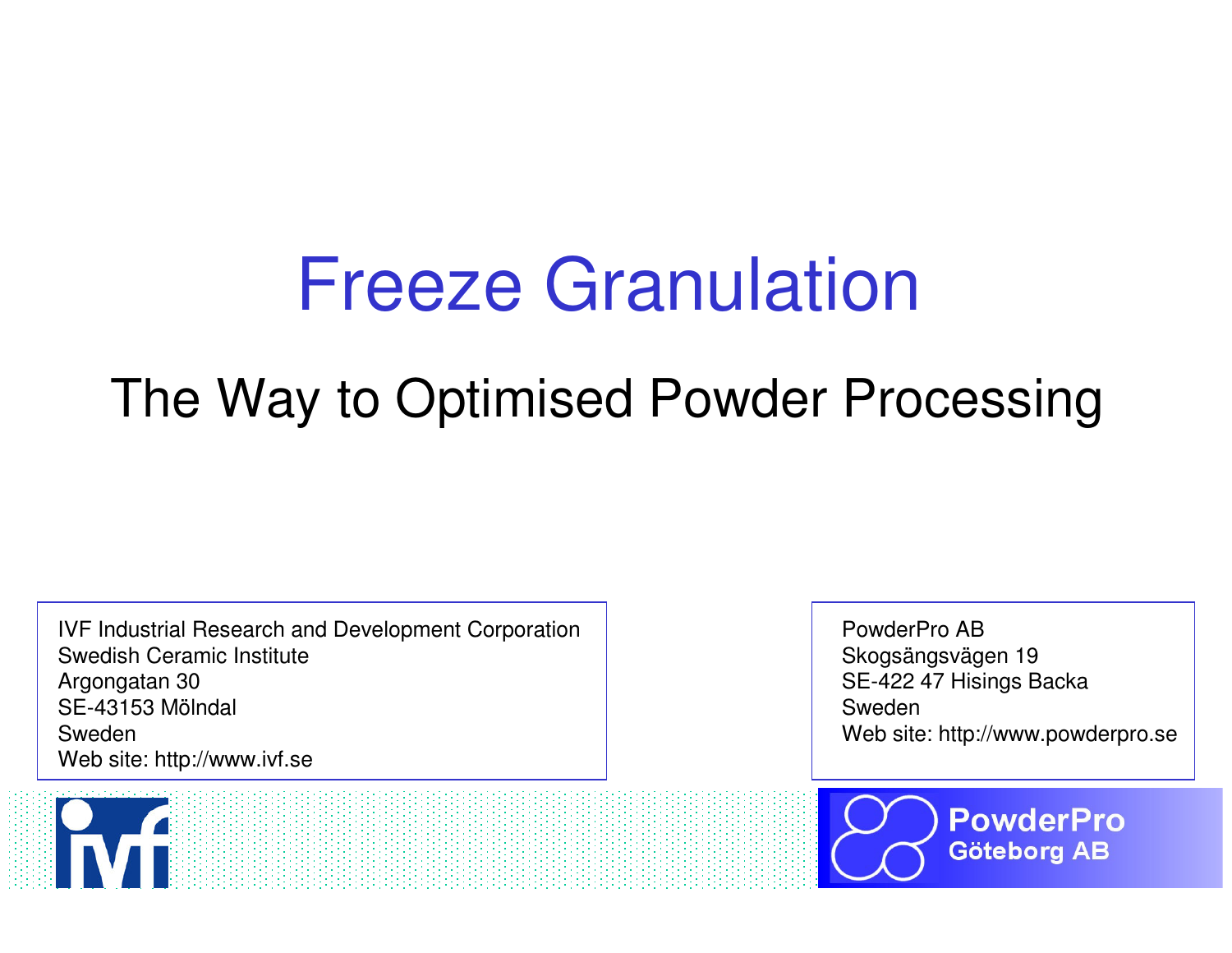# **Outline**

- $\bullet$ **Background**
- $\bullet$ **History**
- **Freeze Granulation Procedure**•
- **Principle of Freeze Granulation (FG) vs Spray-Drying (SPD)**  $\bullet$

- $\bullet$ **Granule properties**
- **Advantages of FG** $\bullet$
- **Disadvantages of FG** $\bullet$
- **Laboratory Granulator LS-2** $\bullet$
- $\bullet$  **Applications**
	- –Sintering of pressed SPD vs FG powder
	- –Low-dust powder – easy to disperse
	- –Enabling mild slip preparation route
	- Medium for unique two-step combustion
- $\bullet$ **Summary – Developments**
- •**References**

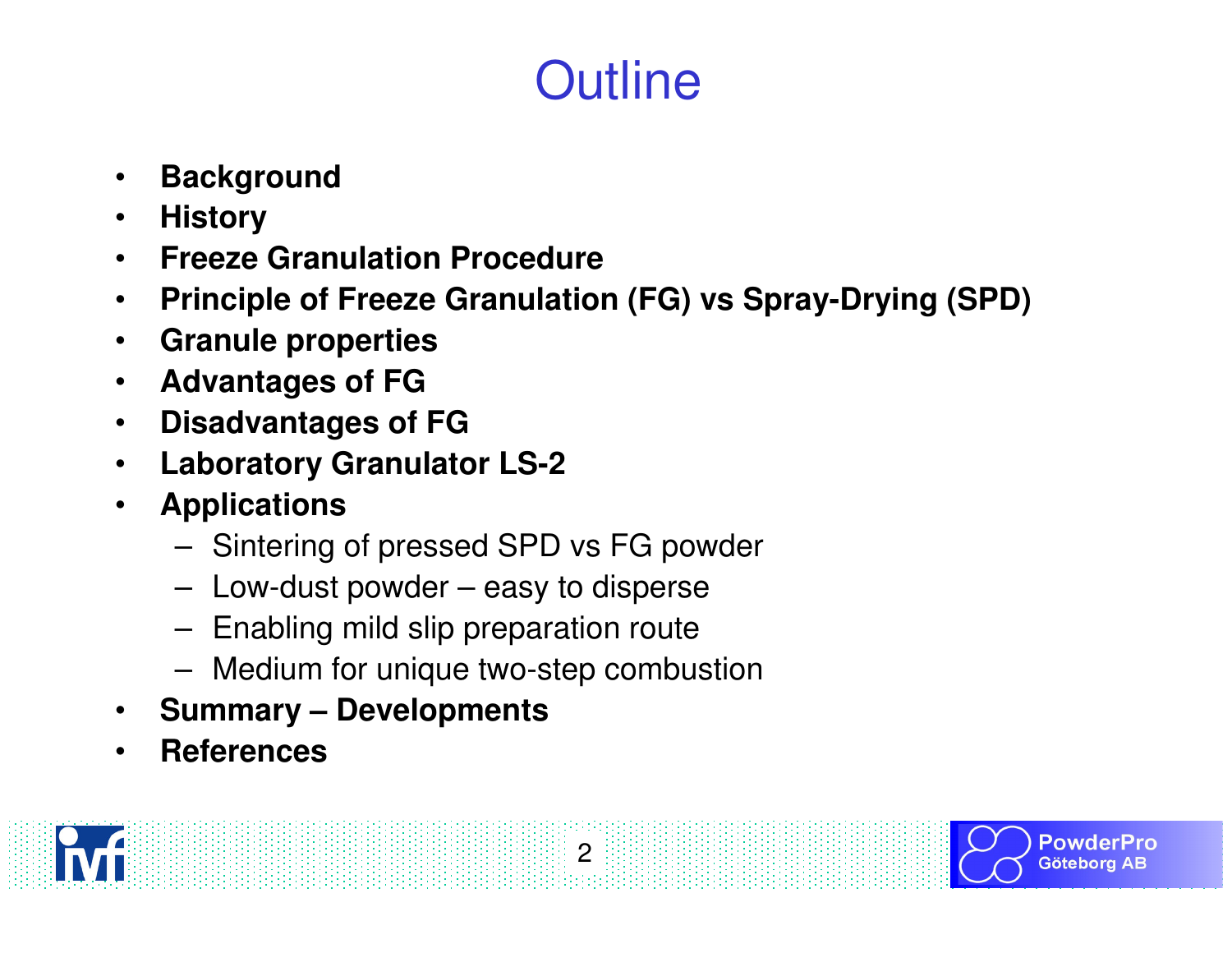# **Background**

- • Pressing is the dominating shaping technique for ceramics and powder metals. Submicron and/or composite powders require adequate preparation to achieve a pressing performance that ensures dense compaction into a homogeneous state.
- • Conventional powder granulation methods (spray-drying, sieve granulation etc) show drawbacks. Migration phenomena cause in-homogeneities, cavities and hard granules that do not disintegrate properly during pressing.
- • The preparation of a powder suspension by applying colloidal processing combined with sufficient mechanical treatment provides optimal homogeneity.
- $\Rightarrow$  can be preserved by freezing and subsequent freeze-drying

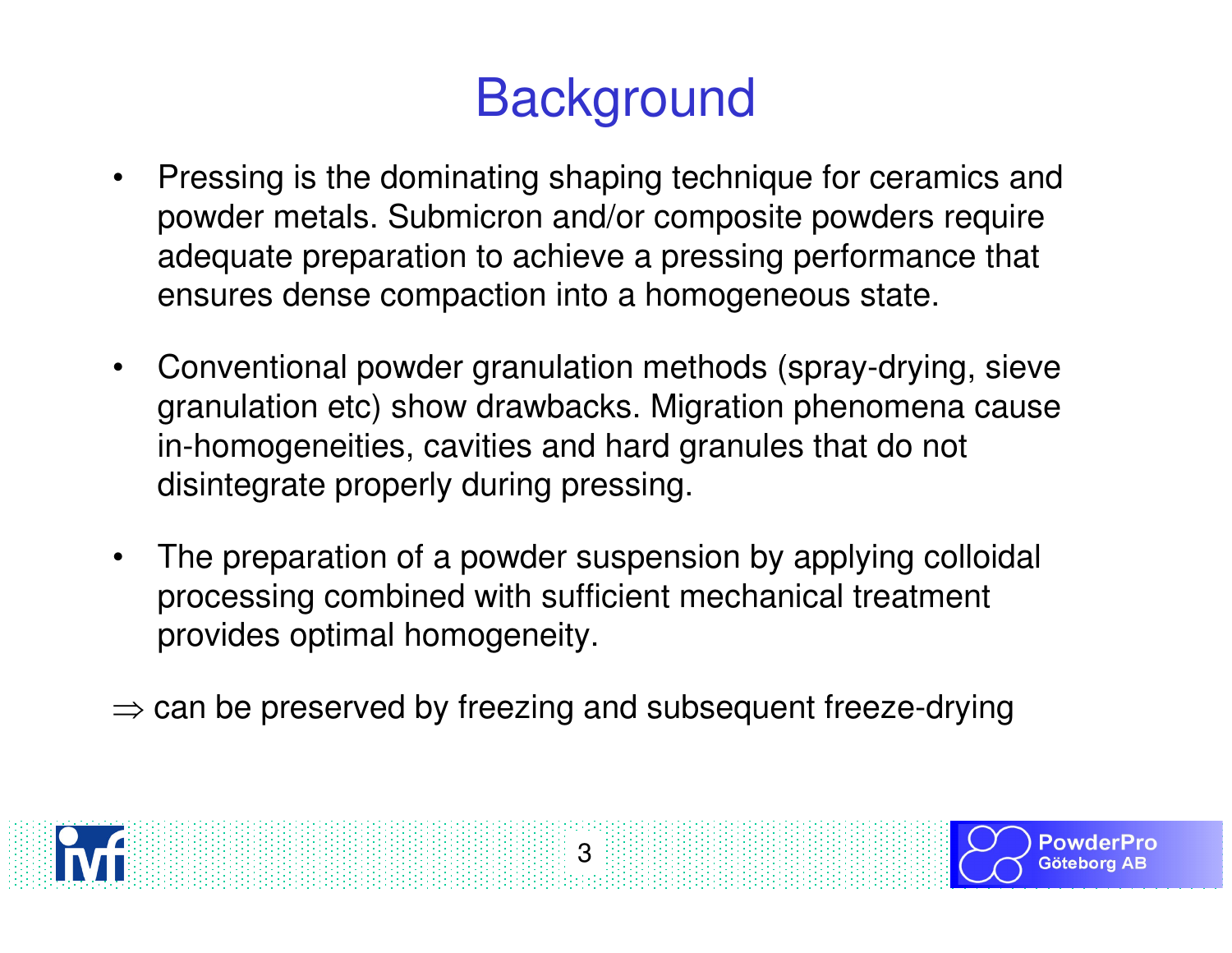# **History**

- • In mid 70th W.W. Rhodes and S. Prochazka (1975) provided the first publications about freeze granulation of ceramic powders withoutdefining the advantage or explaining the positive results
- • Freeze granulation was developed at SCI (now integrated with **IVF**) in the late 1980s as the most suitable method to provide optimal granule properties for lab and research purposes.
- • During the 1990s, freeze granulation was successfully used in material and processing developments within many research projects and contract work.

Specific powder systems from various companies were tested with very promising results. However, no commercial equipment was available and therefore PowderPro AB as a spin-off company was founded in 2000.

•**PowderPro AB** supplies granulation equipment and carries out<br> **Post grapulations (standard concept)** whereas **N/E** conducts elip test granulations (standard concept), whereas **IVF** conducts slip and granulation development.

4

 Several companies and research labs around the world have applied the freeze granulation process with the support of IVF/PowderPro.

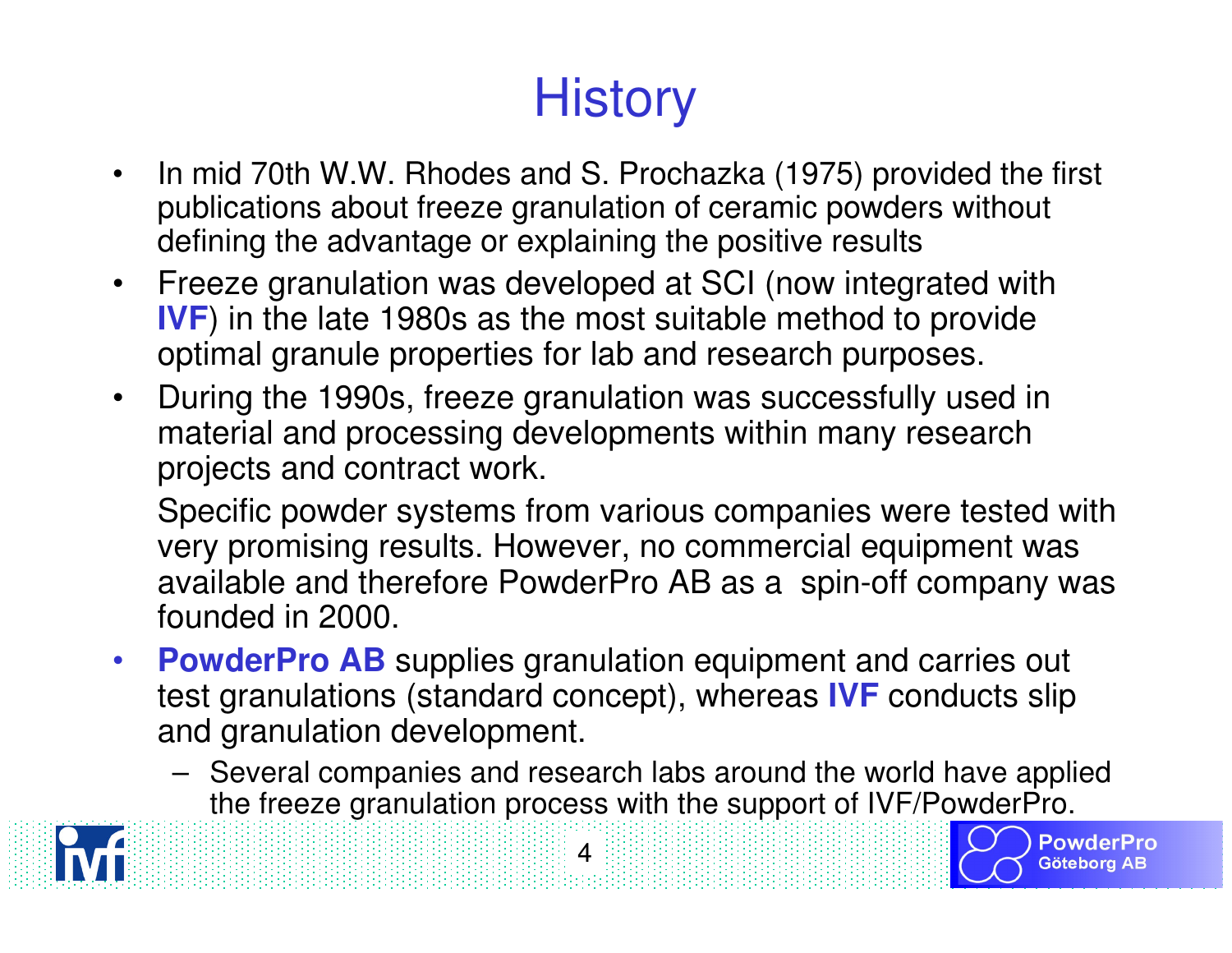# Freeze Granulation Procedure



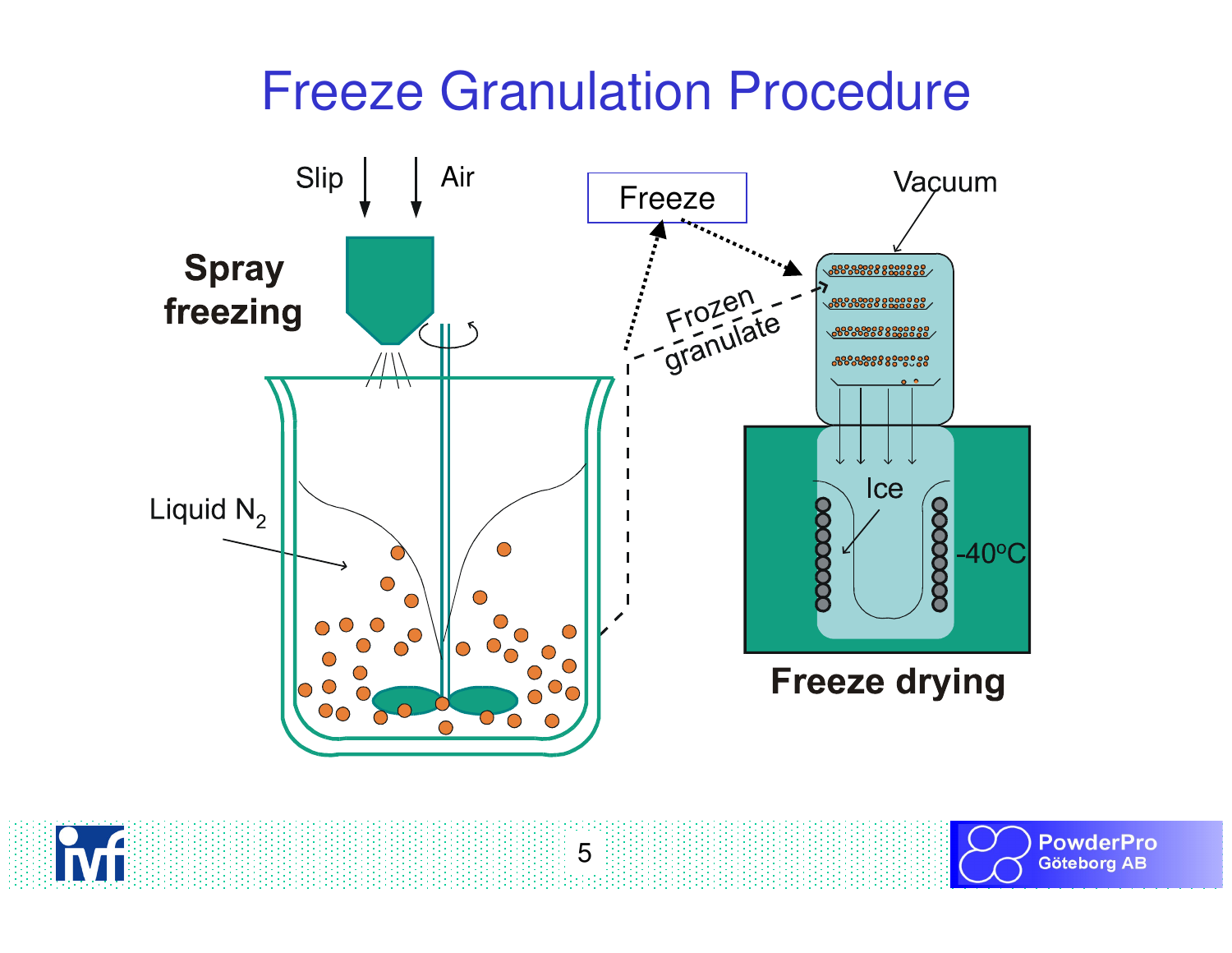# Freeze Granulation vs Spray Drying

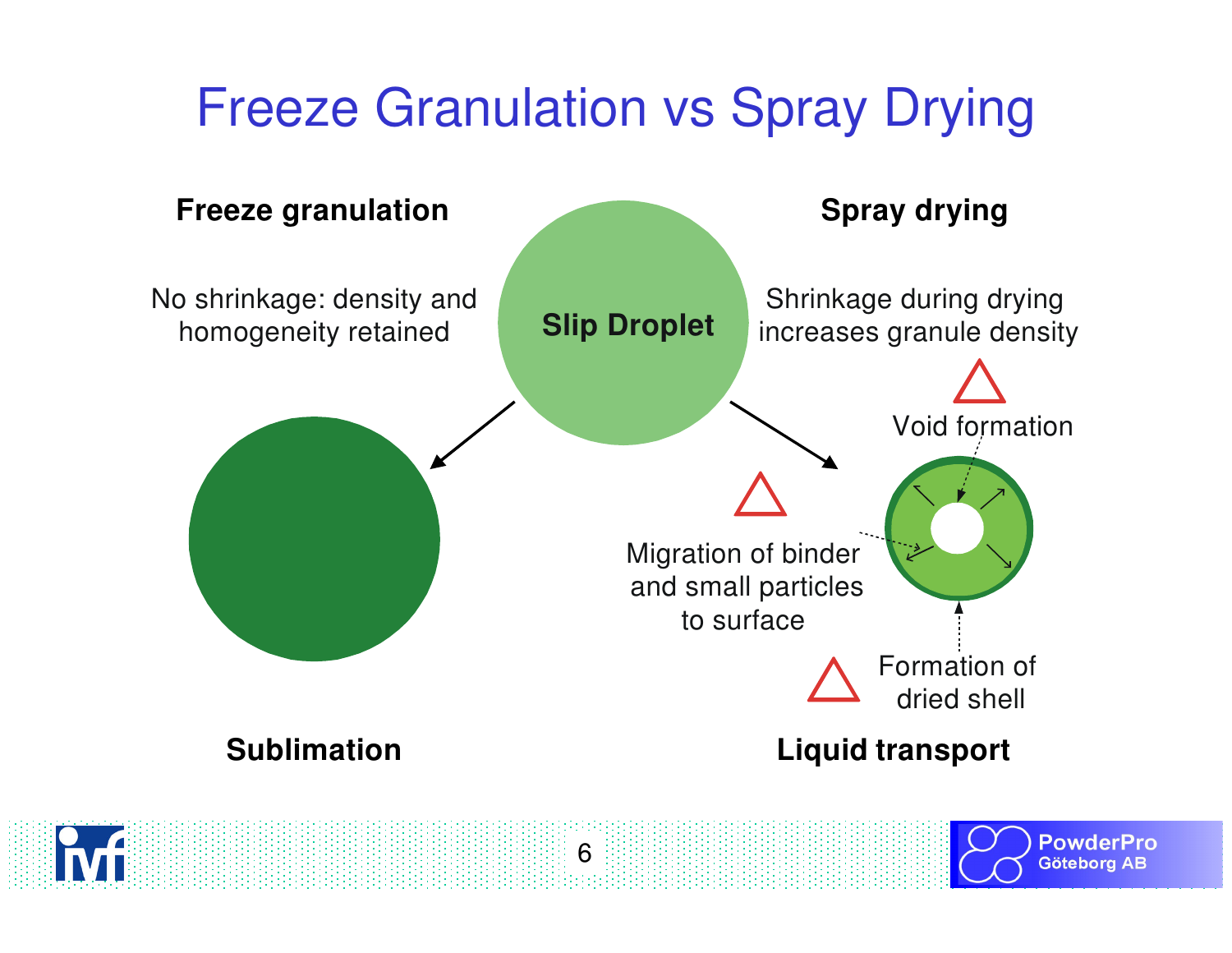# Granule Properties

Spray-frozen and freeze-dried granules of a composite material



Free-flowing granules with a wide granule size distribution(50–500 µm). Lower granule and tap density vs spray-dried granules.





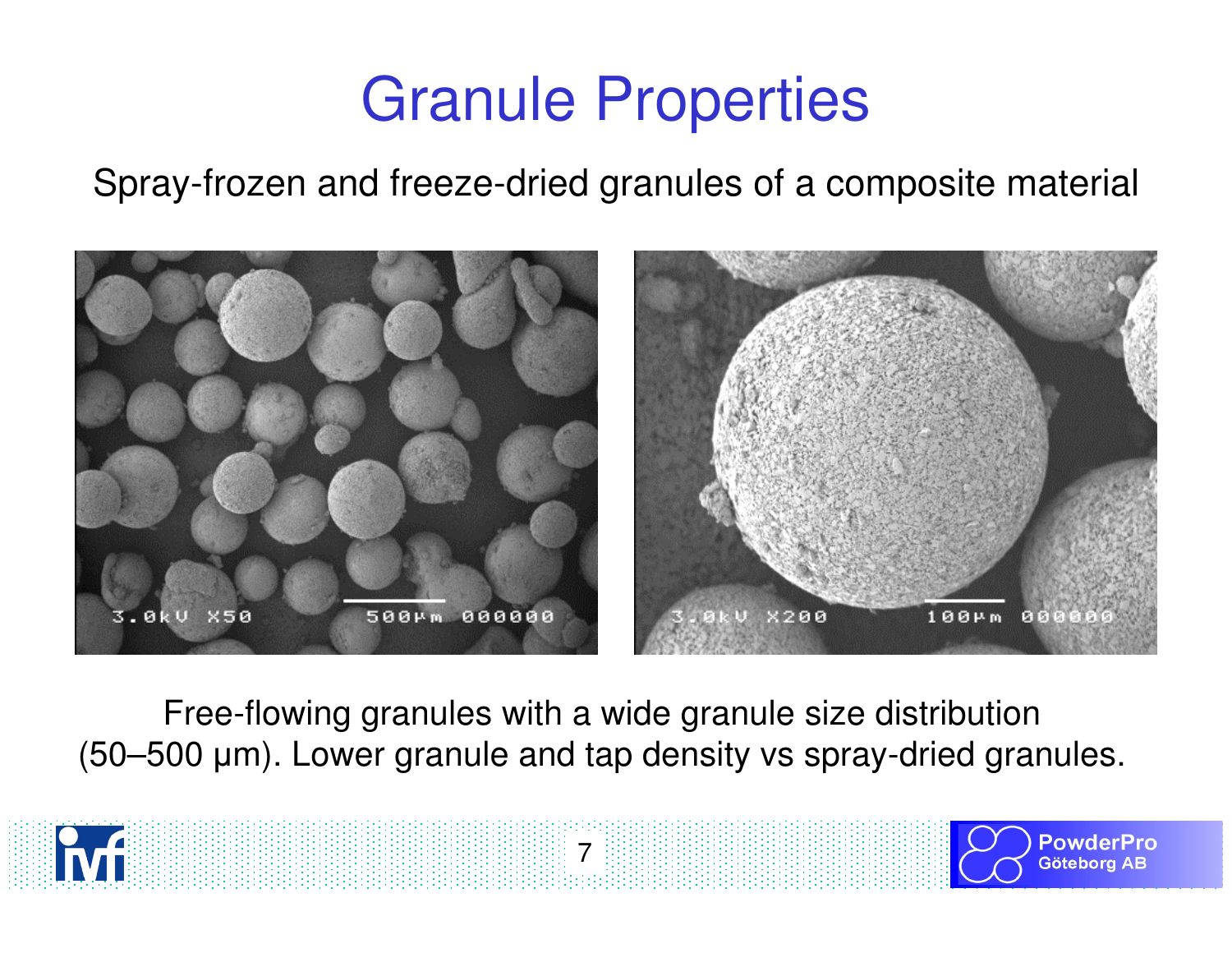# Advantages of Freeze Granulation

- •The granule density can be controlled (solid content of the slip)
- $\bullet$ No cavities in the granules
- No migration of small particles and/or binder gives a high degree •of granule homogeneity
- A mild drying procedure minimises oxidation of non-oxides and  $\bullet$ metals
- Lower granule density and evenly distributed pressing aids gives•softer granules and ensure that all granules are broken during compaction
- Low waste of material (high yield)
- • Not only large quantities but also very small experimental batches(50–100 ml slip) can easily be processed
- The equipment is easy to clean– (allows the use of latex as binder) $\bullet$
- $\bullet$ Possibility of recycling organic solvents

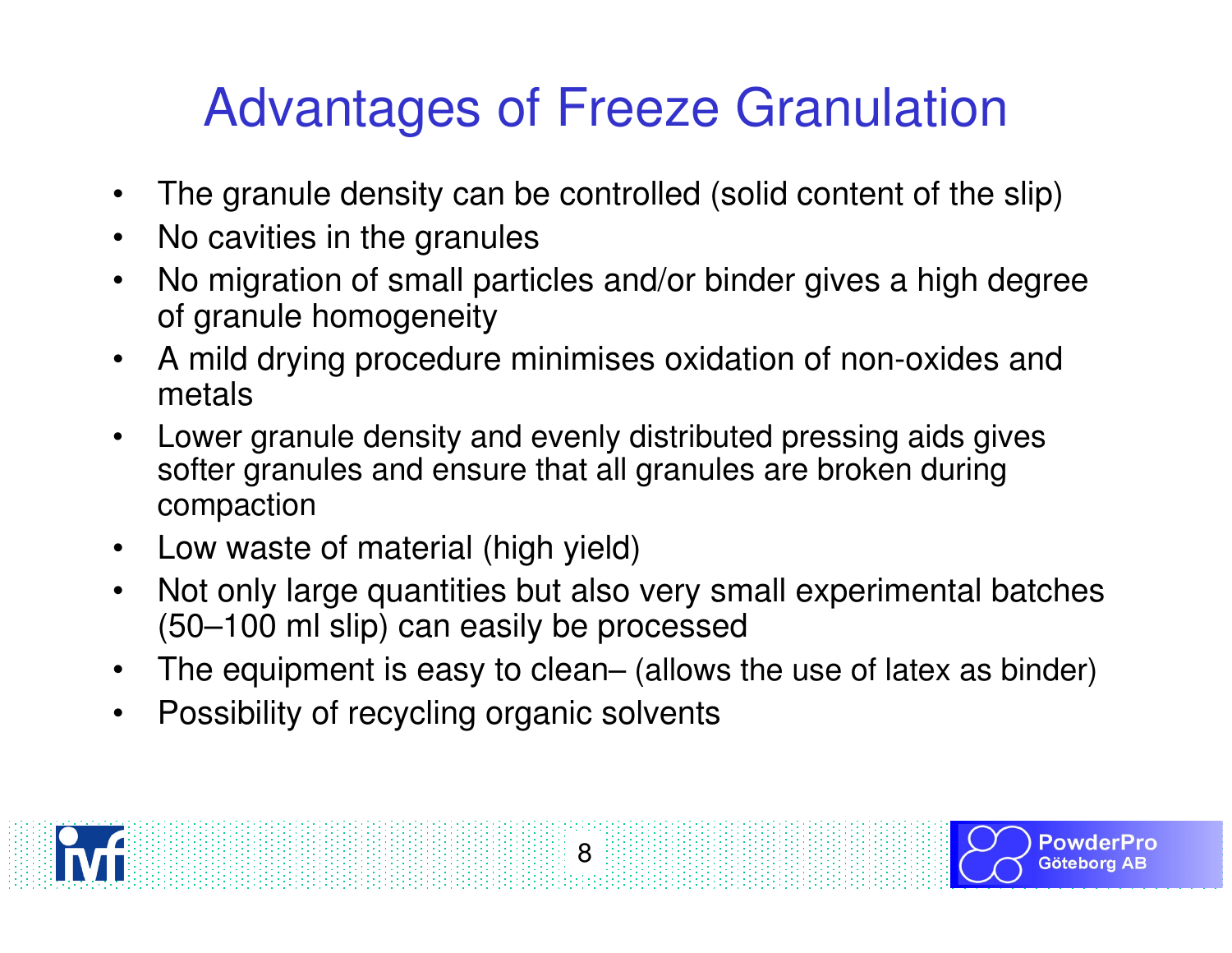# Disadvantages of Freeze Granulation

- •Two process steps: freezing and batch-wise freeze-drying
- • Limitation in the choice of solvent, based on the freezing properties – a freezing point between –20 and  $+10$  °C is recommended
- • Large-scale equipment with a capacity beyond 30-40 kg granules (corresponds to granulation of ca 25-30 litre ceramic suspension) per day needs to be further developed

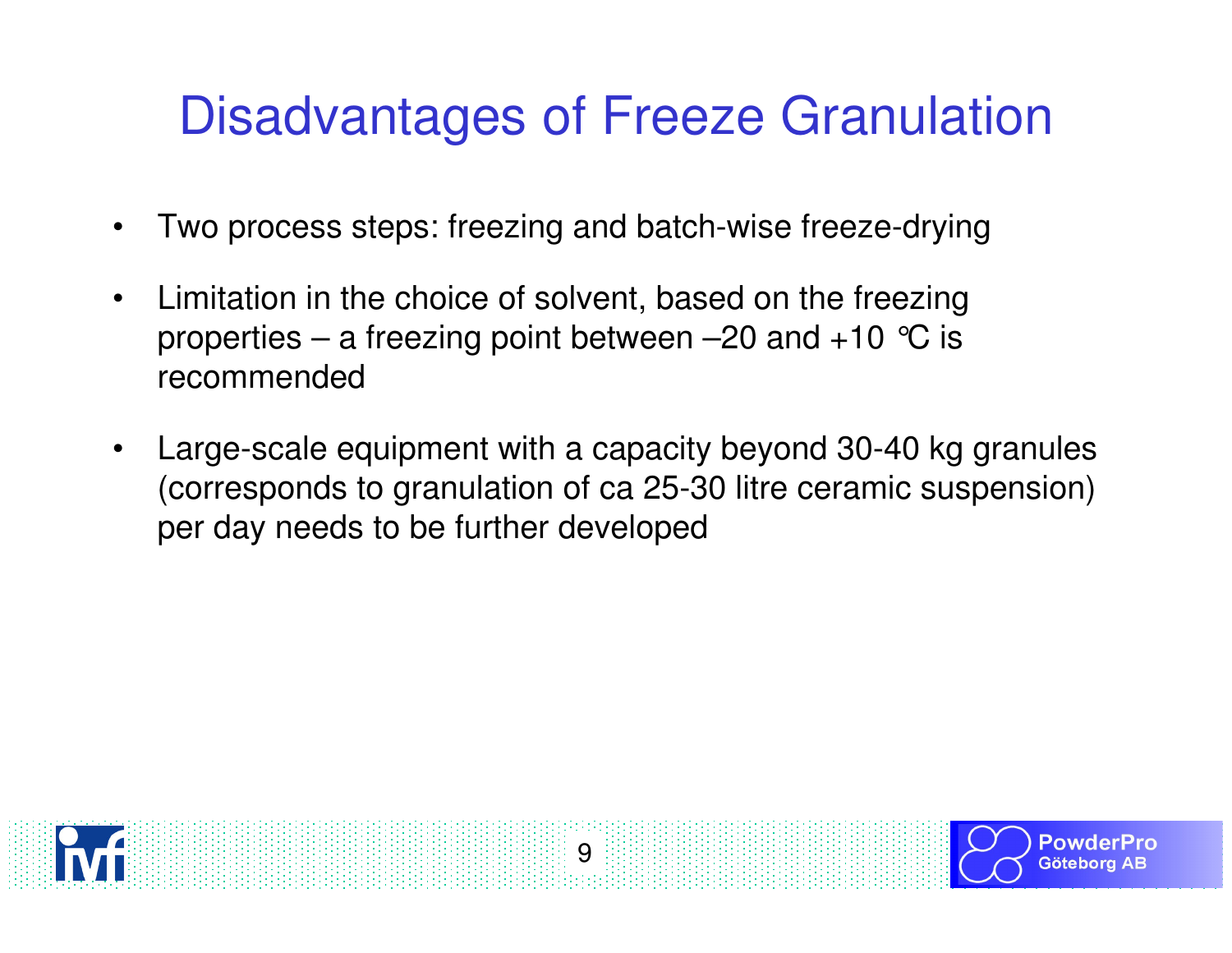# Laboratory Granulator LS-2 and LS-6



Capacity to granulate up to 6 l powder suspension per hour

> PowderPro **Göteborg AB**

- Easy to set up and clean
- Freeze-dryer with suitable capacity is required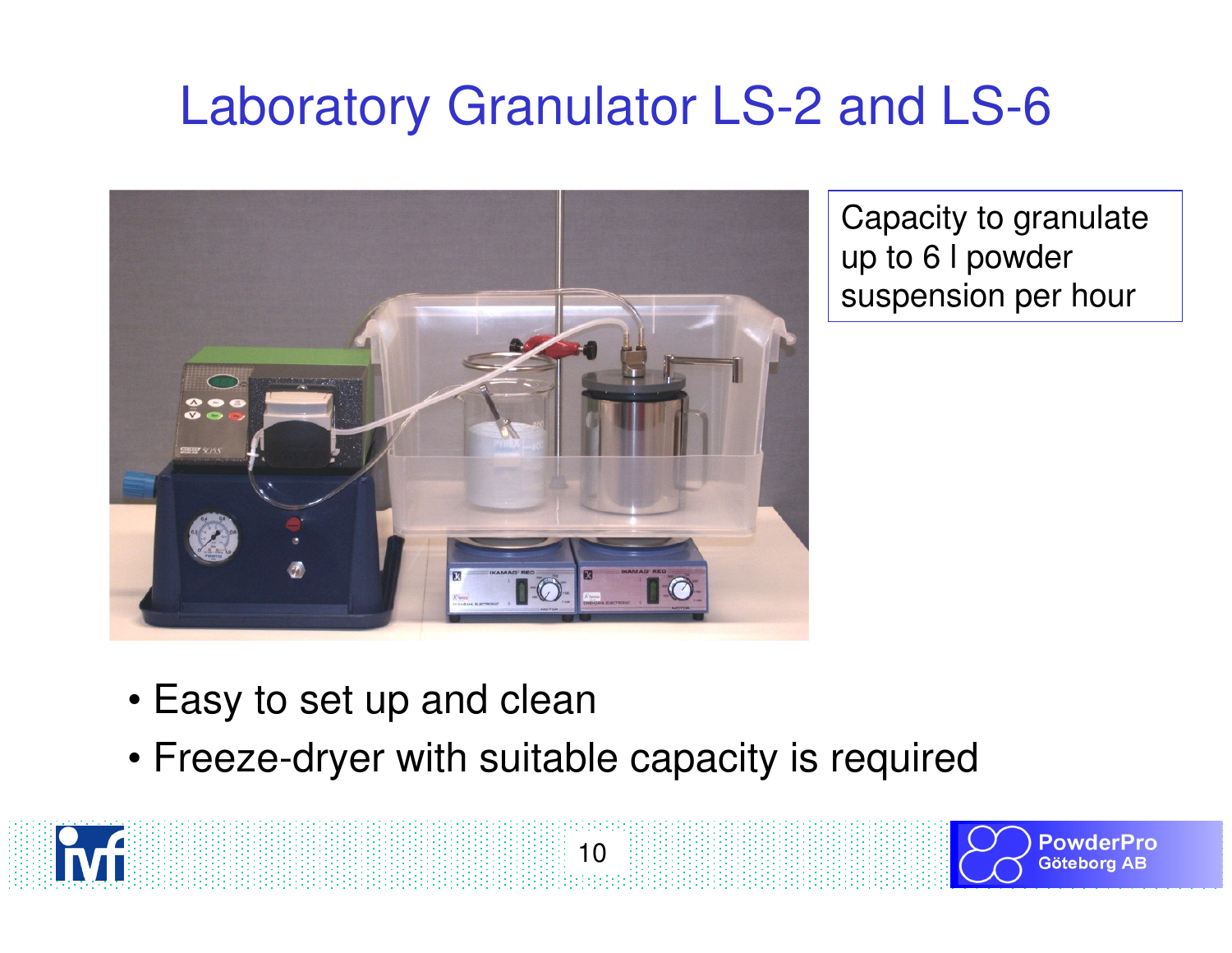## Freeze drier GT-2

11



Heated trays for quick drying

Capacity to dry ca 2 litre of granules that is achieved from ca 1 litre powder suspension

Driers with much higher capacity exist on the market



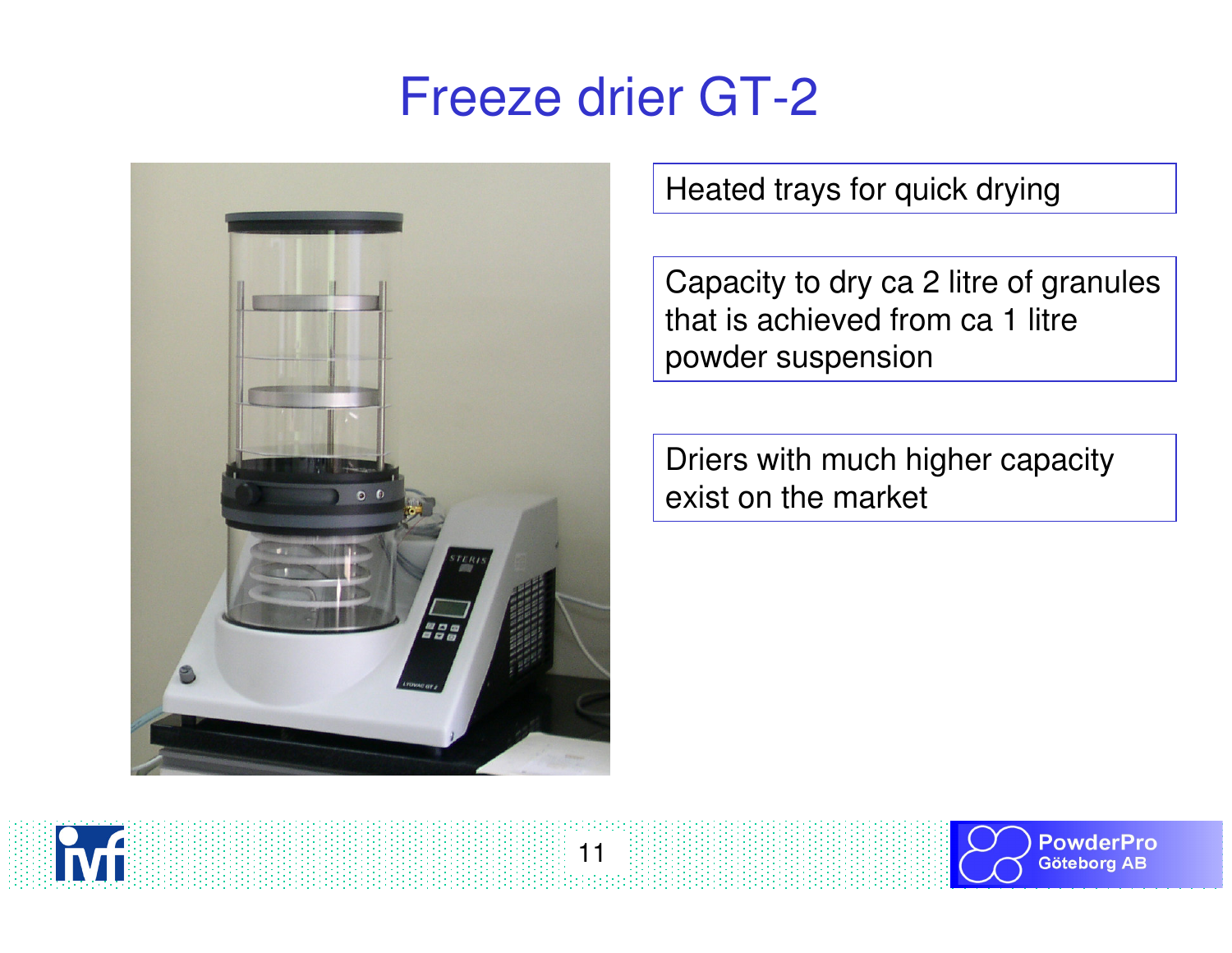#### Spray-dried (SPD) vs Freeze-granulated (FG) High Alumina Powder



FG requires lower CIP pressure and gives higher sintered densityfrom the same pressed density than SPD does

> **PowderPro** Götebora AB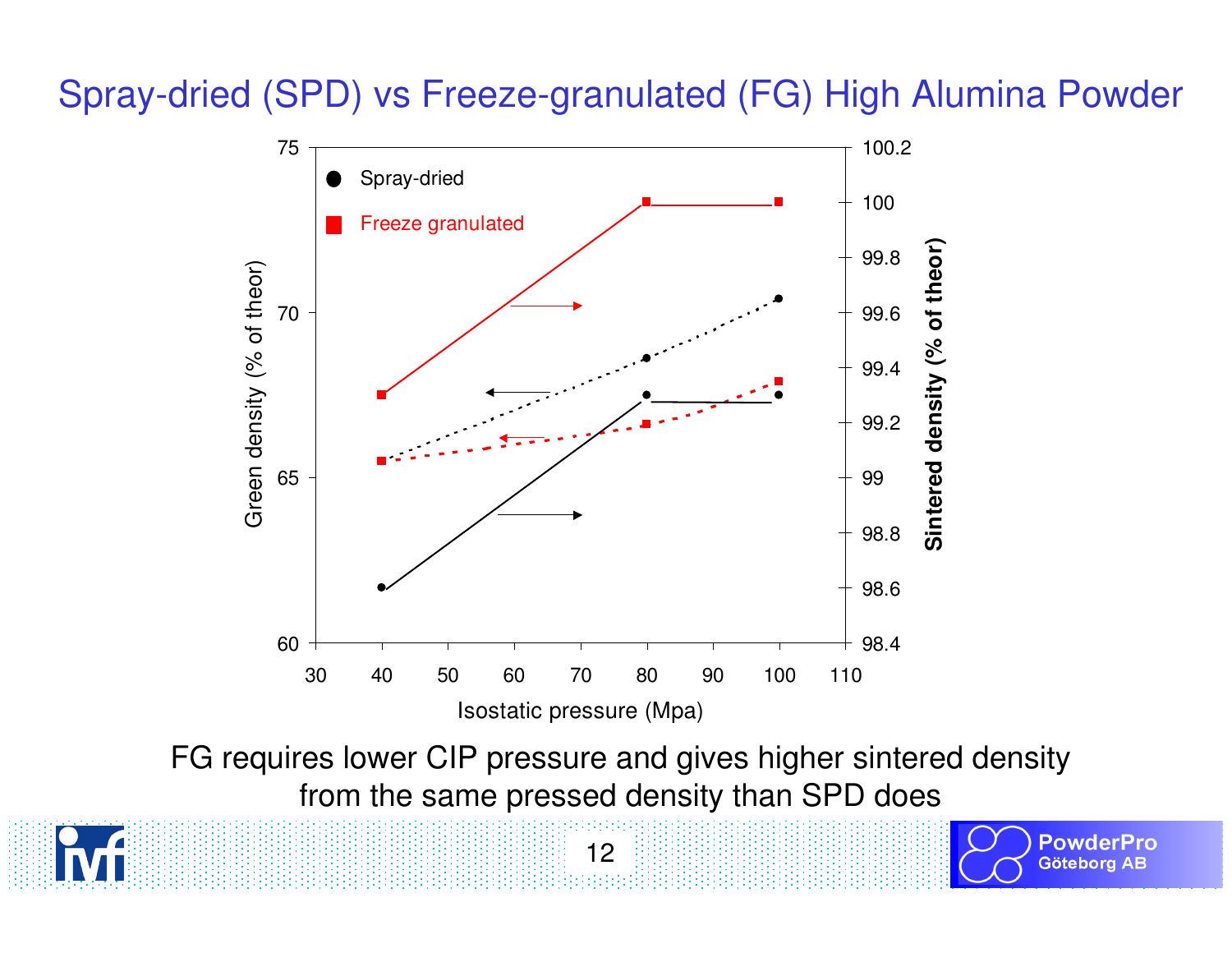# Low-Dust Powder – Easy to Disperse

Powders that are difficult to deagglomerate can be dispersed at low concentrations, freeze granulated/freeze-dried and re-dispersed at high concentrations

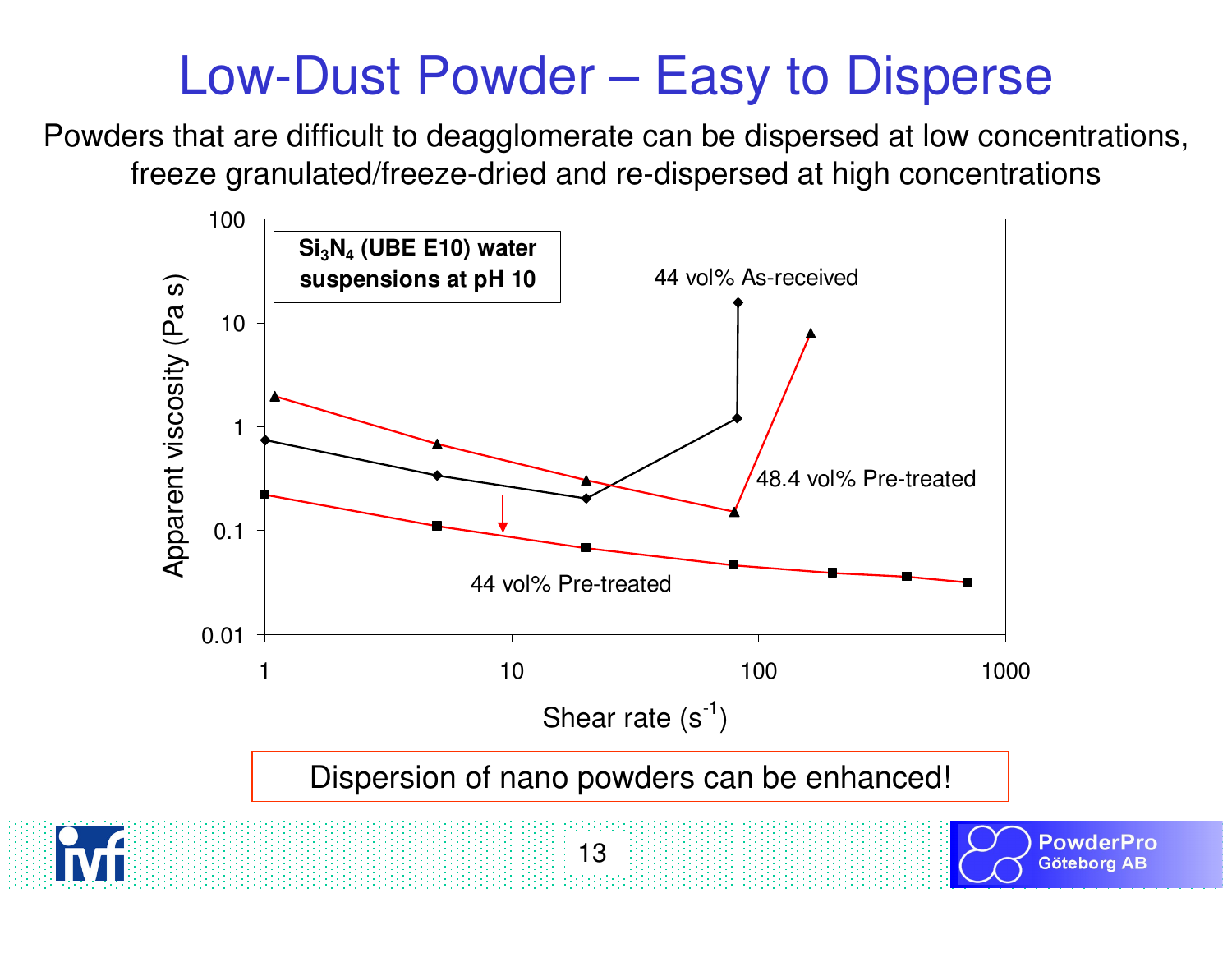# Slip Preparation under Mild Conditions

Freeze-granulated/freeze-dried submicron powders can be dispersed with impeller stirring to the same level as that of planetary milling



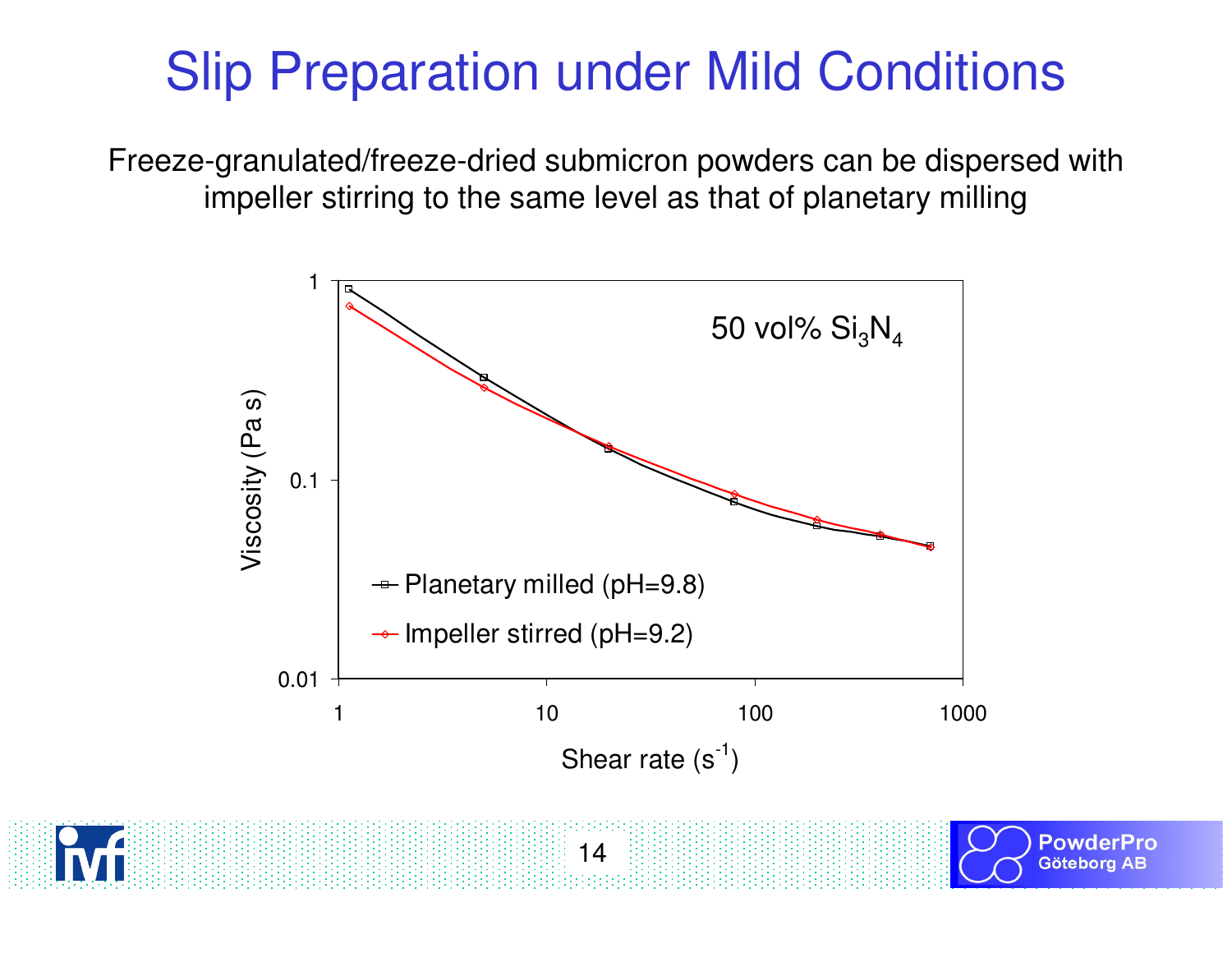# Medium for Two-Step Combustion

(Department of Energy Technology, Chalmers University of Technology)

15

•Particles (90–200 µm) of metal oxides catalyse combustion of natural gas via reduction to metal – the metal particles are re-oxidised by air and the process is restarted

The exhaust gases; water vapour is condensed and carbon dioxide can be stored

- • A lot of powder mixes of metal oxides have been freeze granulated, sintered and evaluated regarding reactivity and granule (particle) strength
- $\Rightarrow$  The most promising materials have<br>been processed in a 10 kW pilot been processed in a 10 kW pilot plant with excellent results







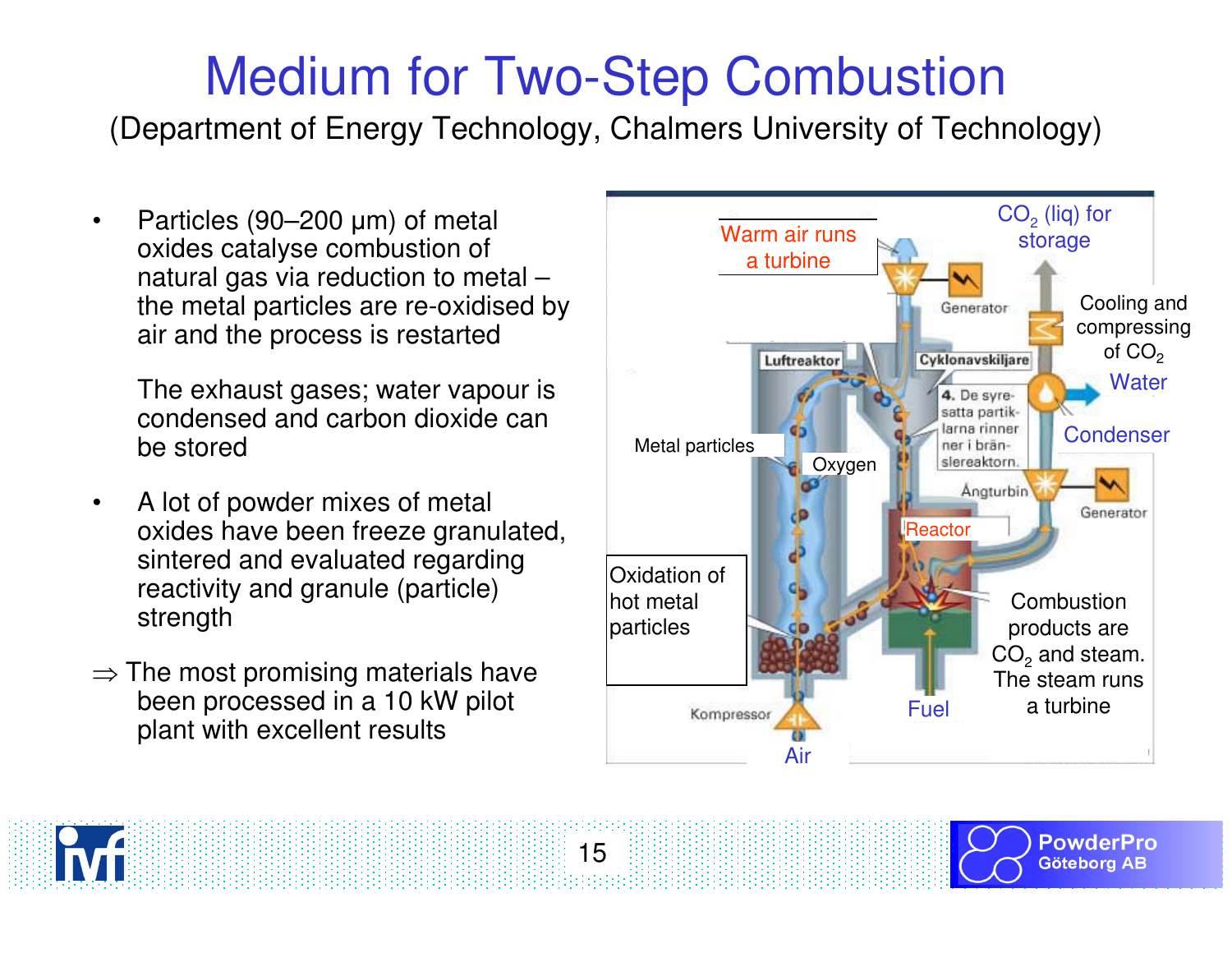# Summary and Developments

- $\bullet$  Freeze granulation has shown to be a competitive technique for the manufacture of granules for pressing owing to its ability to preserve the material homogeneity and enhance the pressing performance
	- Small granule quantities as well as larger ones can be produced with equal properties
	- The granule density can be controlled by the solid content of the powder suspension to be granulated
	- The mild drying provides a low degree of oxidation of non-oxide ceramics or metals and gives soft granules that are easily disintegrated during pressing or at redispersing to a suspension
- $\bullet$  In pipe-line
	- Technical development of the first large-scale freeze granulator
	- Optimised system for processing in organic media